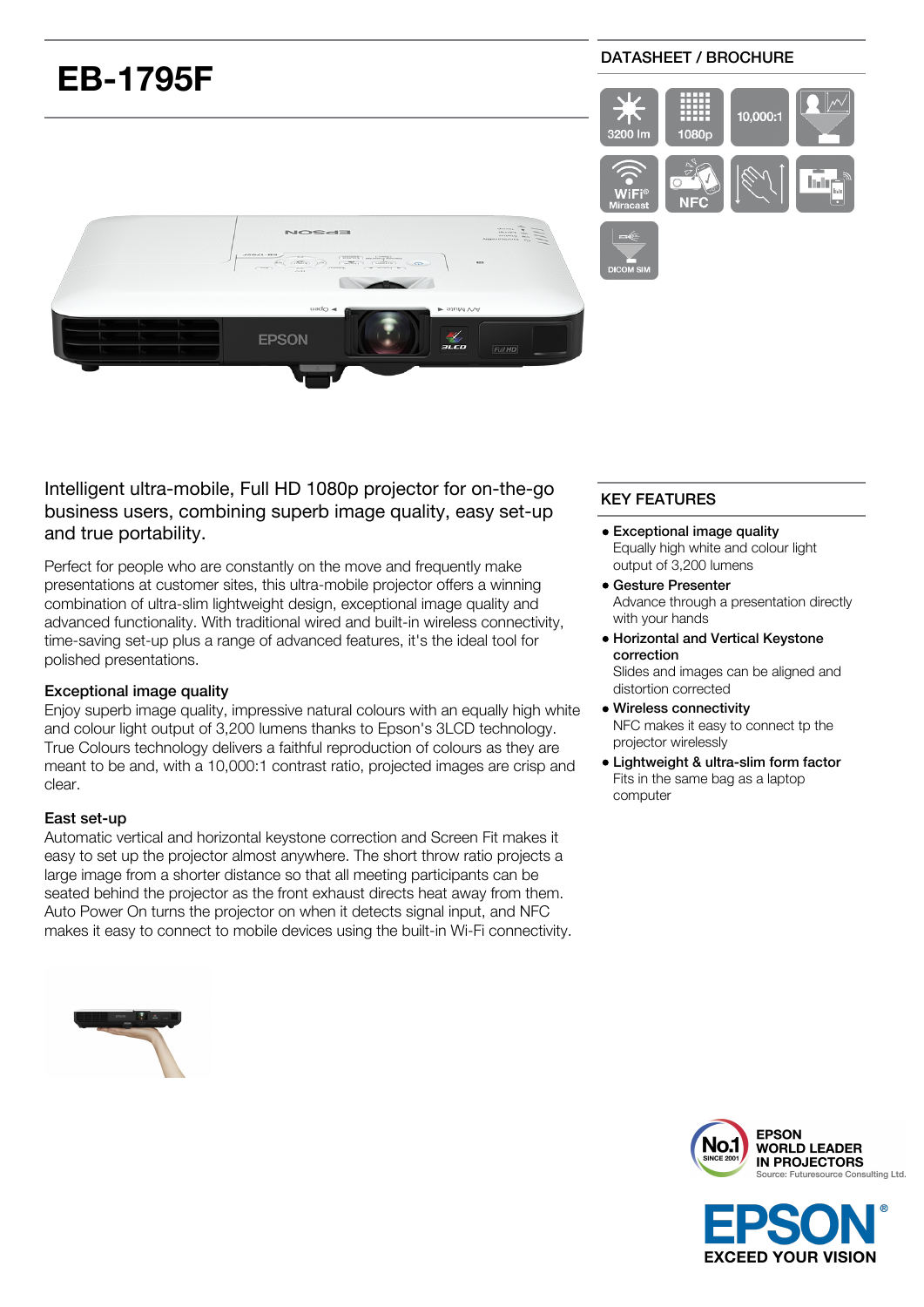#### PRODUCT SPECIFICATIONS

| <b>TECHNOLOGY</b>               |                                                                                                                                                                                                           |  |
|---------------------------------|-----------------------------------------------------------------------------------------------------------------------------------------------------------------------------------------------------------|--|
| <b>Projection System</b>        | 3LCD Technology, RGB liquid crystal shutter                                                                                                                                                               |  |
| LCD Panel                       | 0,59 inch with C2 Fine                                                                                                                                                                                    |  |
| <b>IMAGE</b>                    |                                                                                                                                                                                                           |  |
| <b>Colour Light Output</b>      | 3.200 lumen- 1.900 lumen (economy)                                                                                                                                                                        |  |
| White Light Output              | 3.200 lumen - 1.900 lumen (economy)                                                                                                                                                                       |  |
| Resolution                      | Full HD 1080p, 1920 x 1080, 16:9                                                                                                                                                                          |  |
| <b>High Definition</b>          | Full HD                                                                                                                                                                                                   |  |
| Aspect Ratio                    | 16:9                                                                                                                                                                                                      |  |
| <b>Contrast Ratio</b>           | 10.000:1                                                                                                                                                                                                  |  |
| Light source                    | Lamp                                                                                                                                                                                                      |  |
| Lamp                            | 214 W, 4.000 h durability, 7.000 h durability (economy mode)                                                                                                                                              |  |
| <b>Keystone Correction</b>      | Auto vertical: $\pm$ 30 °, Auto horizontal $\pm$ 20 °                                                                                                                                                     |  |
| <b>Colour Processing</b>        | 10 Bits                                                                                                                                                                                                   |  |
| 2D Vertical Refresh Rate        | 100 Hz - 120 Hz                                                                                                                                                                                           |  |
| <b>Colour Reproduction</b>      | upto 1.07 billion colours                                                                                                                                                                                 |  |
| <b>OPTICAL</b>                  |                                                                                                                                                                                                           |  |
| Projection Ratio                | $1,04 - 1,26.1$                                                                                                                                                                                           |  |
| Zoom                            | Manual, Factor: 1 - 1,2                                                                                                                                                                                   |  |
| Image Size                      | 30 inches - 300 inches                                                                                                                                                                                    |  |
| <b>Projection Distance Wide</b> | $0,7 m - 6,8 m$                                                                                                                                                                                           |  |
| <b>Projection Distance Tele</b> | 0,8 m - 8,2 m                                                                                                                                                                                             |  |
|                                 | Projection Distance Wide/Tele 1,35 m - 1,62 m (60 inch screen)                                                                                                                                            |  |
| Projection Lens F Number        | $1,58 - 1,7$                                                                                                                                                                                              |  |
| <b>Focal Distance</b>           | 13,52 mm - 16,22 mm                                                                                                                                                                                       |  |
| Focus                           | Motorized                                                                                                                                                                                                 |  |
| Offset                          | 10:1                                                                                                                                                                                                      |  |
| <b>CONNECTIVITY</b>             |                                                                                                                                                                                                           |  |
| <b>USB Display Function</b>     | 3 in 1: Image / Mouse / Sound                                                                                                                                                                             |  |
| Interfaces                      | USB 2.0 Type A, USB 2.0 Type B, VGA in, HDMI in, Composite in, Stereo mini jack audio in,<br>Miracast, MHL, Near Field Communication (NFC), Wireless LAN IEEE 802.11b/g/n, Wireless<br>LAN b/g/n (2.4GHz) |  |
| Epson iProjection App           | Ad-Hoc / Infrastructure                                                                                                                                                                                   |  |
| <b>ADVANCED FEATURES</b>        |                                                                                                                                                                                                           |  |
| Security                        | Kensington lock, Wireless LAN security, Password protection                                                                                                                                               |  |
| 2D Colour Modes                 | Dynamic, Cinema, Presentation, sRGB, Blackboard, DICOM SIM                                                                                                                                                |  |
| Features                        | AV mute slide, Built-in speaker, Document Camera Compatible, Screen Fit, Gesture Presenter,                                                                                                               |  |
|                                 | Home Screen, Instant on/off, JPEG Viewer, Long lamp life, MHL audio/video interface, PC                                                                                                                   |  |
|                                 | Free, iProjection App for Chromebook, Quick Corner, Screen Mirroring, Split-Screen-Function,                                                                                                              |  |
|                                 | Wireless LAN capable, iProjection App                                                                                                                                                                     |  |
| <b>Video Colour Modes</b>       | Blackboard, Cinema, Dynamic, Presentation, sRGB, DICOM SIM                                                                                                                                                |  |
| <b>GENERAL</b>                  |                                                                                                                                                                                                           |  |
| Energy Use                      | 295 W, 208 W (economy), 0,34 W (standby)                                                                                                                                                                  |  |
| Supply Voltage                  | AC 100 V - 240 V, 50 Hz - 60 Hz                                                                                                                                                                           |  |
| Product dimensions              | 292 x 213 x 44 mm (Width x Depth x Height)                                                                                                                                                                |  |
| Product weight                  | 1,8 kg                                                                                                                                                                                                    |  |
| Noise Level                     | Normal: 39 dB (A) - Economy: 30 dB (A)                                                                                                                                                                    |  |
| Temperature                     | Operation 5° C - 40° C, Storage -10° C - 60° C                                                                                                                                                            |  |
| Humidity                        | Operation 20% - 80%, Storage 10% - 90%                                                                                                                                                                    |  |
| <b>Included Software</b>        | EasyMP Multi PC Projection                                                                                                                                                                                |  |
| Options                         | Document camera                                                                                                                                                                                           |  |
| Loudspeaker                     | 1 W                                                                                                                                                                                                       |  |
| Room Type / Application         | Boardroom, Portable / Huddle space, Large Meeting Room / Auditorium                                                                                                                                       |  |
| Positioning                     | Ceiling Mounted, Desktop                                                                                                                                                                                  |  |
| Colour                          | White / Black                                                                                                                                                                                             |  |
| <b>TCO Certified</b>            | Yes                                                                                                                                                                                                       |  |
| OTHER                           |                                                                                                                                                                                                           |  |
| Warranty                        | 60 months Carry in, Lamp: 60 months or 1.000 h                                                                                                                                                            |  |
|                                 |                                                                                                                                                                                                           |  |

#### **EB-1795F**

### WHAT'S IN THE BOX

- Power cable
- Remote control incl. batteries
- Carrying Case
- VGA cable
- Software (CD)